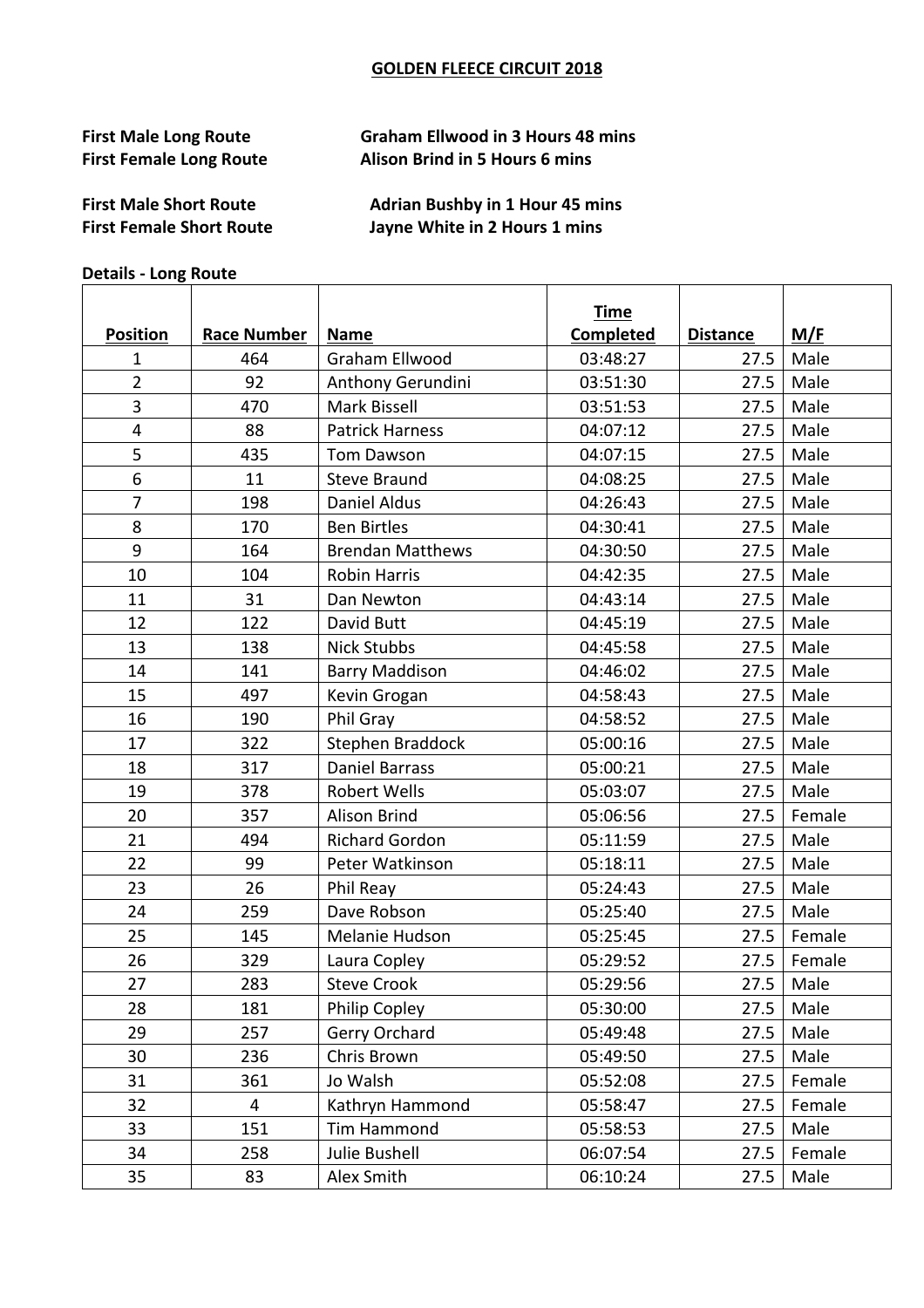| 36 | 360            | Ann Bath                  | 06:39:23 | 27.5 | Female |
|----|----------------|---------------------------|----------|------|--------|
| 37 | 193            | David Oxley               | 06:43:02 | 27.5 | Male   |
| 38 | 353            | <b>Verity Pick</b>        | 06:46:52 | 27.5 | Female |
| 39 | $\overline{2}$ | Ann Holmes                | 06:46:57 | 27.5 | Female |
| 40 | 150            | Gary Lloyd                | 06:58:28 | 27.5 | Male   |
| 41 | 62             | Mike Lloyd                | 06:58:54 | 27.5 | Male   |
| 42 | 9              | Simon Gunby               | 07:01:19 | 27.5 | Male   |
| 43 | 18             | Craig Herdsman            | 07:01:24 | 27.5 | Male   |
| 44 | 23             | <b>Stephen Coveney</b>    | 07:06:12 | 27.5 | Male   |
| 45 | 144            | Penny Darmody             | 07:06:19 | 27.5 | Female |
| 46 | 127            | Andrew Richmond           | 07:23:24 | 27.5 | Male   |
| 47 | 91             | Zoe Matsell               | 07:27:00 | 27.5 | Female |
| 48 | 456            | John Redgrave             | 07:27:03 | 27.5 | Male   |
| 49 | 131            | <b>Christine Stratton</b> | 07:35:23 | 27.5 | Female |
| 50 | 86             | <b>Elaine Dee</b>         | 07:51:19 | 27.5 | Female |
| 51 | 226            | Simon Broughton           | 07:51:28 | 27.5 | Male   |
| 52 | 90             | Jonathan Derwanz          | 07:51:40 | 27.5 | Male   |
| 53 | 474            | <b>Simon Metcalf</b>      | 08:07:40 | 27.5 | Male   |
| 54 | 475            | Glen Devy                 | 08:07:41 | 27.5 | Male   |
| 55 | 481            | Shaun O'Sullivan          | 08:07:45 | 27.5 | Male   |
| 56 | 129            | Cheryl Ashdown            | 08:08:48 | 27.5 | Female |
| 57 | 76             | <b>Steven Moverley</b>    | 08:08:51 | 27.5 | Male   |
| 58 | 442            | <b>Adrian Moverley</b>    | 08:08:53 | 27.5 | Male   |
| 59 | 271            | Sophie Teasdale           | 08:13:01 | 27.5 | Female |
| 60 | 68             | <b>Sue Simmonds</b>       | 08:13:03 | 27.5 | Female |
| 61 | 266            | Kerry Mowforth            | 08:19:41 | 27.5 | Female |
| 62 | 287            | Matthew Legard            | 08:19:42 | 27.5 | Male   |
| 63 | 388            | Janet Legard              | 08:22:19 | 27.5 | Female |
| 64 | 387            | John Legard               | 08:22:20 | 27.5 | Male   |
| 65 | 426            | Paul Howard               | 08:28:55 | 27.5 | Male   |
| 66 | 96             | John Young                | 08:28:58 | 27.5 | Male   |
| 67 | 50             | Tom Shrubb                | 08:29:03 | 27.5 | Male   |
| 68 | 336            | Melvyn Walker             | 08:39:06 | 27.5 | Male   |
| 69 | 373            | <b>Helen Storr</b>        | 08:40:14 | 27.5 | Female |
| 70 | 340            | <b>Brian Richardson</b>   | 08:40:18 | 27.5 | Male   |
| 71 | 362            | Gordon Kitchen            | 08:40:24 | 27.5 | Male   |
| 72 | 492            | David Williams            | 08:41:59 | 27.5 | Male   |
| 73 | 279            | Christina Jessop          | 09:04:02 | 27.5 | Female |
| 74 | 268            | Kimberly Whip             | 09:04:05 | 27.5 | Female |
| 75 | 269            | Michele Render            | 09:04:07 | 27.5 | Female |
| 76 | 197            | Samuel Leafe              | 09:17:03 | 27.5 | Male   |
| 77 | 466            | Rebecca Joy Watkins       | 09:39:28 | 27.5 | Female |
| 78 | 465            | Andrew Sykes              | 09:39:30 | 27.5 | Male   |
| 79 | 463            | <b>Timothy Darley</b>     | 09:39:36 | 27.5 | Male   |
| 80 | 400            | Simon Leafe               | 07:04:07 | 22   | Male   |
| 81 | 24             | Dominic Mcpherson         | 03:29:45 | 19.3 | Male   |
| 82 | 3              | Ben Fairburn              | 02:37:01 | 15.7 | Male   |
|    |                |                           |          |      |        |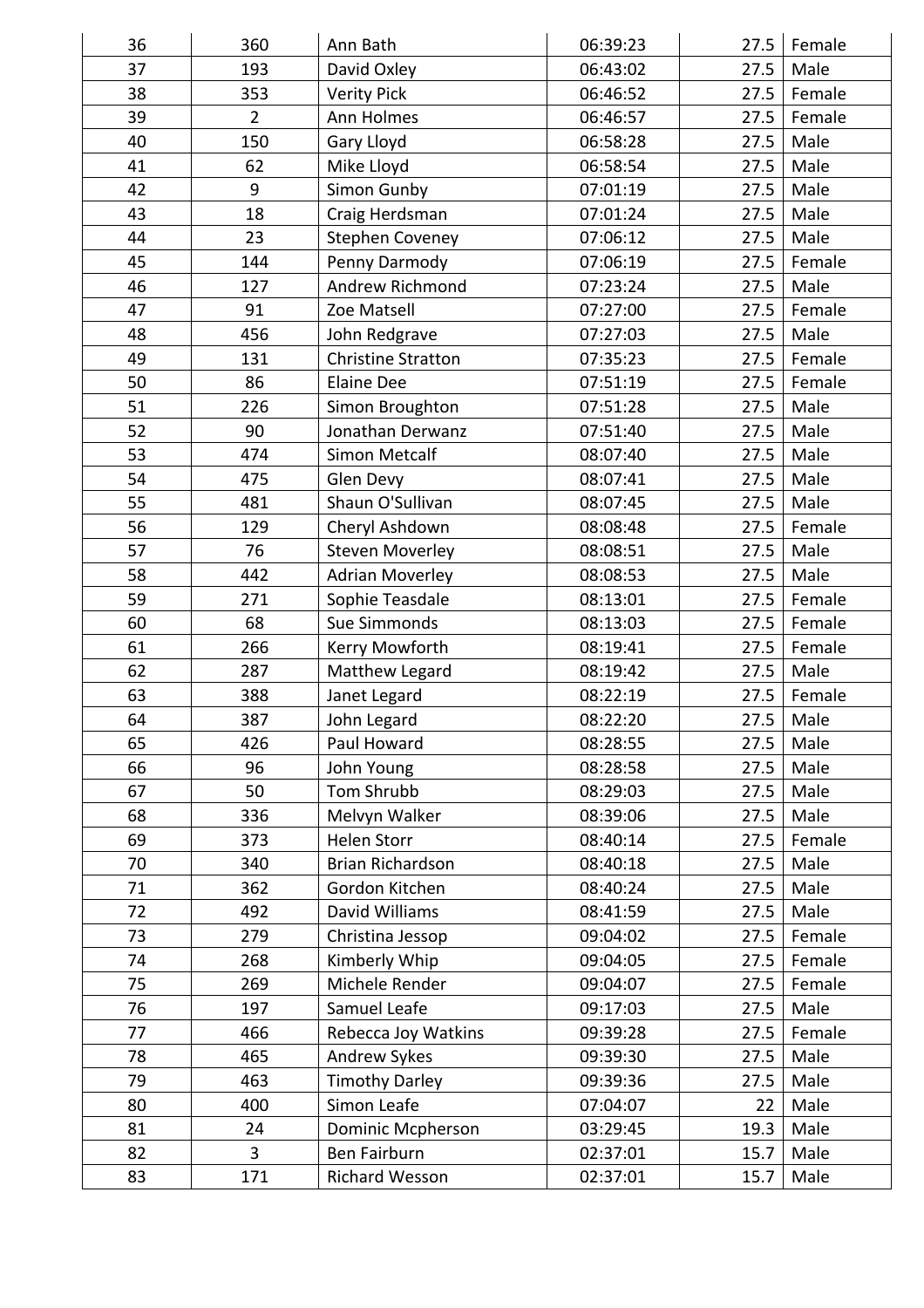## **Details - Short Route**

|                 |                    |                        | <b>Time</b>      |                 |        |
|-----------------|--------------------|------------------------|------------------|-----------------|--------|
| <b>Position</b> | <b>Race Number</b> | <b>Name</b>            | <b>Completed</b> | <b>Distance</b> | M/F    |
| 1               | 221                | <b>Adrian Bushby</b>   | 01:45:05         | 15              | Male   |
| $\overline{2}$  | 72                 | <b>Gary Thomas</b>     | 01:49:25         | 15              | Male   |
| 3               | 302                | James Godfrey          | 01:49:26         | 15              | Male   |
| 4               | 79                 | <b>Richard Harris</b>  | 01:51:18         | 15              | Male   |
| 5               | 81                 | Andy Pegg              | 01:51:20         | 15              | Male   |
| 6               | 187                | Michael Petersen       | 01:55:11         | 15              | Male   |
| $\overline{7}$  | 288                | <b>Steve Evins</b>     | 01:55:15         | 15              | Male   |
| 8               | 74                 | <b>Robert Stocks</b>   | 01:56:29         | 15              | Male   |
| 9               | 10                 | Andrew Johnson         | 01:56:35         | 15              | Male   |
| 10              | 117                | <b>Wayne Stewart</b>   | 01:57:29         | 15              | Male   |
| 11              | 124                | <b>Andrew Hemmings</b> | 01:58:49         | 15              | Male   |
| 12              | 385                | <b>Steve Hawtree</b>   | 01:59:07         | 15              | Male   |
| 13              | 282                | David Godfrey          | 02:00:11         | 15              | Male   |
| 14              | 398                | Simon Gibney           | 02:00:21         | 15              | Male   |
| 15              | 85                 | David Meilhan          | 02:00:51         | 15              | Male   |
| 16              | 132                | Darren Atkinson        | 02:01:10         | 15              | Male   |
| 17              | 500                | Nick Maynard           | 02:01:28         | 15              | Male   |
| 18              | 194                | Jayne White            | 02:01:43         | 15              | Female |
| 19              | 213                | <b>Graham Southard</b> | 02:01:50         | 15              | Male   |
| 20              | 140                | Peter Henderson        | 02:04:22         | 15              | Male   |
| 21              | 486                | lain Dixon             | 02:04:35         | 15              | Male   |
| 22              | 455                | Keith Lamb             | 02:06:19         | 15              | Male   |
| 23              | 493                | Mike Sharp             | 02:11:02         | 15              | Male   |
| 24              | 482                | Kristopher Hopkins     | 02:12:28         | 15              | Male   |
| 25              | 189                | <b>Steve Girking</b>   | 02:13:41         | 15              | Male   |
| 26              | 218                | Magdalena Zaremba      | 02:16:17         | 15              | Female |
| 27              | 217                | Kirsty Wilson          | 02:16:18         | 15              | Female |
| 28              | 478                | Richard Hoggard        | 02:16:23         | 15              | Male   |
| 29              | 184                | <b>Stuart Lazenby</b>  | 02:22:07         | 15              | Male   |
| 30              | 152                | Lee Draper             | 02:22:10         | 15              | Male   |
| 31              | 5                  | Wayne Murtagh          | 02:22:13         | 15              | Male   |
| 32              | 93                 | Derek Brown            | 02:22:18         | 15              | Male   |
| 33              | 103                | <b>Bruce Woodford</b>  | 02:22:25         | 15              | Male   |
| 34              | 191                | Jack Gibney            | 02:23:08         | 15              | Male   |
| 35              | 372                | Dave Gibney            | 02:23:10         | 15              | Male   |
| 36              | 115                | Joe Humphries          | 02:25:43         | 15              | Male   |
| 37              | 113                | Jasper Humphries       | 02:25:48         | 15              | Male   |
| 38              | 102                | <b>Emma Humphries</b>  | 02:25:52         | 15              | Female |
| 39              | 119                | Paul Horsewood         | 02:30:40         | 15              | Male   |
| 40              | 281                | John Godfrey           | 02:31:35         | 15              | Male   |
| 41              | 14                 | Mike Patrick           | 02:34:27         | 15              | Male   |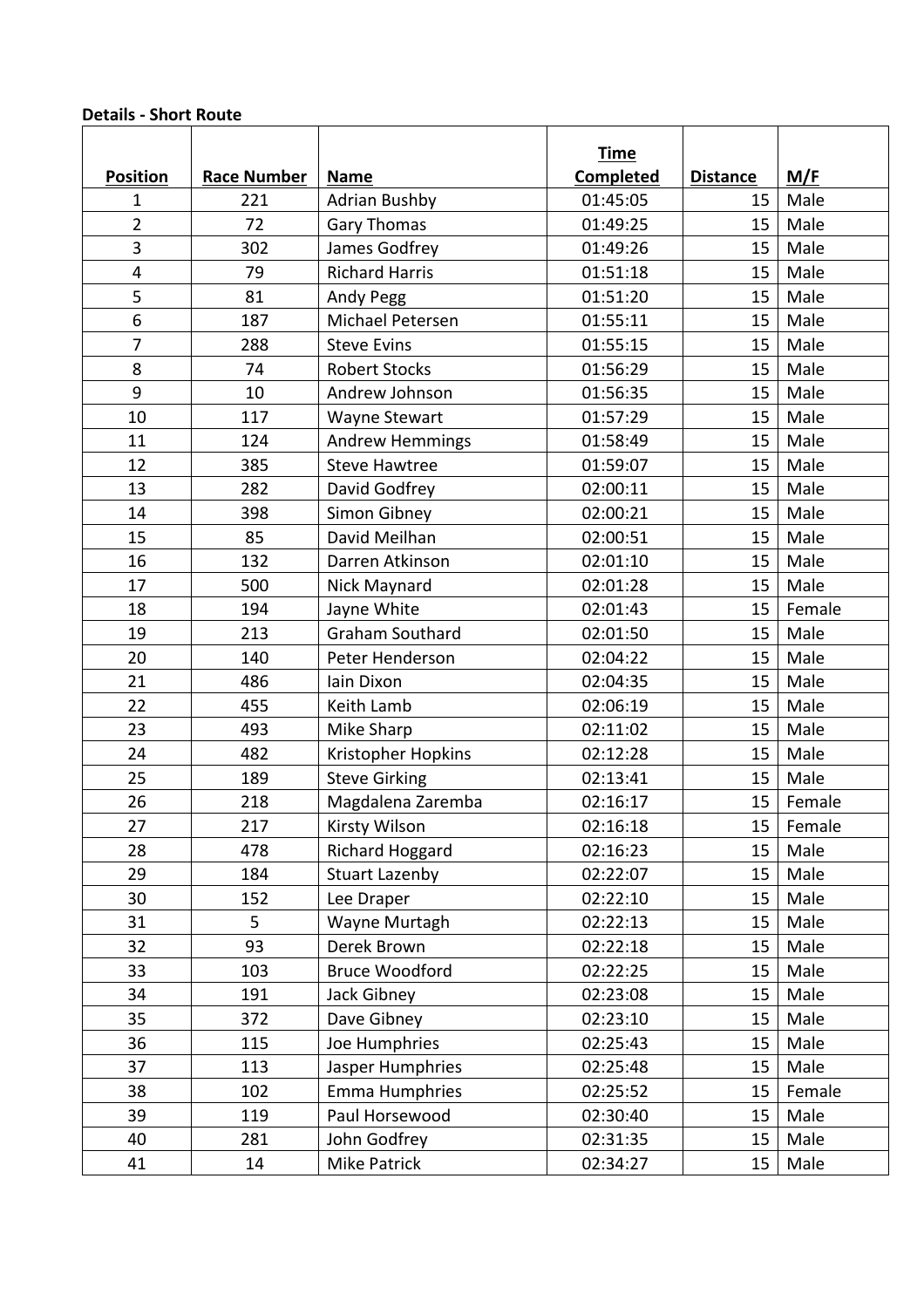| 42       | 439       | Andrea Keen                    | 02:38:08             | 15              | Female           |
|----------|-----------|--------------------------------|----------------------|-----------------|------------------|
| 43       | 447       | <b>Tania Cream</b>             | 02:38:12             | 15 <sub>1</sub> | Female           |
| 44       | 65        | Shaneen Platten                | 02:38:15             | 15 <sub>1</sub> | Female           |
| 45       | 239       | James Thomas                   | 02:38:18             | 15              | Male             |
| 46       | 34        | Helen Clapham                  | 02:38:57             | 15              | Female           |
| 47       | 180       | <b>Chris Birkett</b>           | 02:40:03             | 15              | Male             |
| 48       | 47        | Lynda Hields                   | 02:40:28             | 15 <sub>1</sub> | Female           |
| 49       | 204       | <b>Elizabeth Nicholls</b>      | 02:41:10             | 15              | Female           |
| 50       | 160       | Lynne Hayton                   | 02:41:12             | 15              | Female           |
| 51       | 161       | Amy Ainsworth                  | 02:41:17             | 15              | Female           |
| 52       | 75        | Tony Clapham                   | 02:41:19             | 15              | Male             |
| 53       | 57        | David Cracknell                | 02:41:24             | 15              | Male             |
| 54       | 63        | Emma-Jayne Brackstone          | 02:41:29             | 15              | Female           |
| 55       | 374       | Roger Stride                   | 02:43:05             | 15              | Male             |
| 56       | 375       | <b>Neal Dowse</b>              | 02:44:13             | 15              | Male             |
| 57       | 120       | Michelle Horsewood             | 02:44:16             | 15              | Female           |
| 58       | 380       | Linda Wright                   | 02:44:35             | 15              | Female           |
| 59       | 222       | Jackie Hardman                 | 02:44:44             | 15              | Female           |
| 60       | 210       | Kevin Vinson                   | 02:45:41             | 15              | Male             |
| 61       | 183       | Lee Smith                      | 02:50:18             | 15              | Male             |
| 62       | 42        | Rebecca Meilhan                | 02:52:02             | 15              | Female           |
| 63       | 55        | Jenny Henderson                | 02:52:06             | 15              | Female           |
| 64       | 87        | Andrea May                     | 02:52:45             | 15 <sub>1</sub> | Female           |
| 65       | 192       | <b>Catherine Pope</b>          | 02:52:46             | 15 <sub>1</sub> | Female           |
| 66       | 39        | <b>Suzy Rawling</b>            | 02:53:34             | 15              | Female           |
| 67       | 211       | Paul Clark                     | 02:53:53             | 15              | Male             |
| 68       | 28        | Paul Mccune                    | 02:58:02             | 15              | Male             |
| 69       | 251       | Tina Wardropper                | 02:58:04             | 15              | Female           |
| 70       | 250       | Nicky Wright                   | 02:58:07             | 15              | Female           |
| 71       | 25        | Lynne Stabler                  | 02:58:43             | 15              | Female           |
| 72       | 158       | Allison Hayward                | 02:58:51             | 15              | Female           |
| 73       | 162       | James Britton                  | 03:03:46             | 15              | Male             |
| 74       | 430       | Colin Vize                     | 03:03:52             | 15              | Male             |
| 75       | 205       | <b>Mandy Davison</b>           | 03:06:16             | 15              | Female           |
| 76       | 234       | Emma Wells                     | 03:06:25             | 15              | Female           |
| 77       | 304       | Henry Carne                    | 03:08:47             | 15              | Male             |
| 78       | 303       | Jon Higham                     | 03:09:22             | 15              | Male             |
| 79       | 352       | Janet Kay                      | 03:14:50             | 15              | Female           |
| 80       | 389       | Stephen Pantegi                | 03:15:54             | 15              | Male             |
| 81       | 53        | Sue Crossland-Taylor           | 03:15:58             | 15              | Female           |
|          | 54        | Nick Taylor                    | 03:16:04             | 15              | Male             |
| 82       |           | Pam Baird                      | 03:16:13             | 15              | Female           |
| 83       |           |                                |                      |                 |                  |
|          | 195       |                                |                      |                 |                  |
| 84       | 159       | <b>Matthew Pinder</b>          | 03:16:28             | 15              | Male             |
| 85       | 244       | Shirley Oglesby                | 03:17:20             | 15              | Female           |
| 86       | 245       | <b>Steven Poulsom</b>          | 03:17:26             | 15              | Male             |
| 87<br>88 | 16<br>328 | Andrea Clark<br>Claudia Holden | 03:20:26<br>03:20:30 | 15<br>15        | Female<br>Female |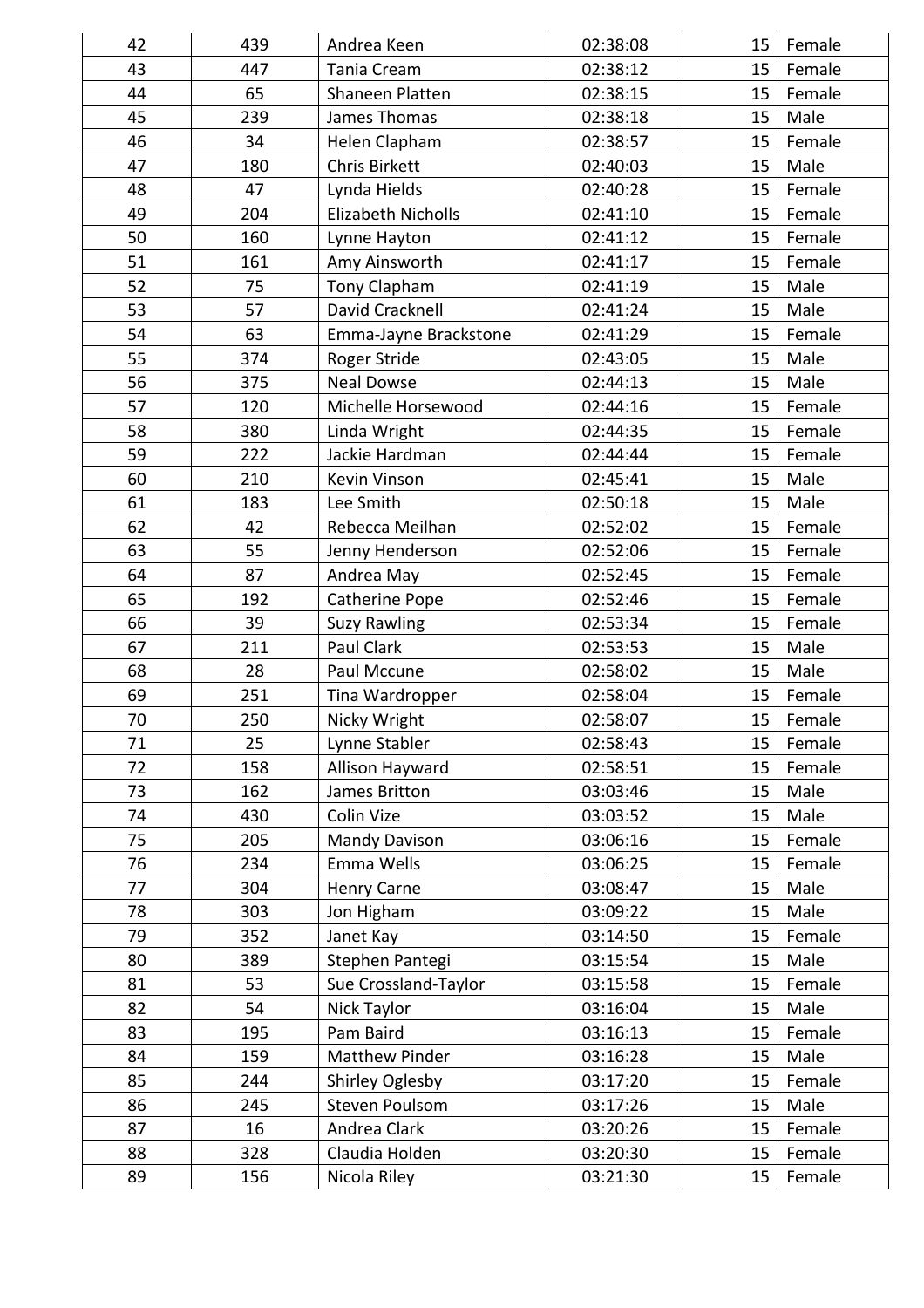| 90  | 157 | Joanna Rowland          | 03:21:35 | 15              | Female |
|-----|-----|-------------------------|----------|-----------------|--------|
| 91  | 155 | Rachel Waterson         | 03:22:17 | 15 <sub>1</sub> | Female |
| 92  | 6   | Sarah Wilson            | 03:26:31 | 15 <sub>1</sub> | Female |
| 93  | 260 | Michelle Duffill        | 03:27:29 | 15              | Female |
| 94  | 276 | Celeste Lythe           | 03:27:32 | 15 <sub>1</sub> | Female |
| 95  | 272 | <b>Carolyn Barnes</b>   | 03:27:38 | 15              | Female |
| 96  | 108 | Alison Fisher           | 03:27:40 | 15 <sub>1</sub> | Female |
| 97  | 29  | <b>Karen Park</b>       | 03:30:29 | 15              | Female |
| 98  | 49  | <b>Martina Akrill</b>   | 03:30:49 | 15              | Female |
| 99  | 22  |                         |          |                 |        |
|     |     | Shelley Hindley         | 03:31:01 | 15              | Female |
| 100 | 428 | <b>Helen Farr</b>       | 03:32:12 | 15              | Female |
| 101 | 438 | Nick Keen               | 03:32:15 | 15              | Male   |
| 102 | 293 | Colette Leetham         | 03:33:55 | 15              | Female |
| 103 | 291 | Ray Smith               | 03:33:56 | 15              | Male   |
| 104 | 153 | Martyn Good             | 03:36:04 | 15              | Male   |
| 105 | 440 | William Keen            | 03:36:29 | 15              | Male   |
| 106 | 175 | Martin Walker           | 03:38:13 | 15              | Male   |
| 107 | 179 | Jen Walker              | 03:38:18 | 15              | Female |
| 108 | 118 | <b>Helen Foulston</b>   | 03:48:37 | 15              | Female |
| 109 | 97  | <b>Oliver Donkin</b>    | 03:48:50 | 15              | Male   |
| 110 | 13  | Nick Larke              | 03:48:56 | 15              | Male   |
| 111 | 105 | <b>Bev Procter</b>      | 03:48:59 | 15              | Female |
| 112 | 15  | Claire Larke            | 03:50:09 | 15              | Female |
| 113 | 95  | <b>Annemarie Turner</b> | 03:50:22 | 15              | Female |
| 114 | 188 | <b>Victoria Evins</b>   | 03:52:08 | 15              | Female |
| 115 | 154 | Christine Whitehouse    | 03:52:11 | 15              | Female |
| 116 | 488 | Fergus Aitken           | 03:55:55 | 15              | Male   |
| 117 | 489 | <b>Duncan Ross</b>      | 03:55:58 | 15              | Male   |
| 118 | 425 | <b>Bill Hart</b>        | 03:58:59 | 15              | Male   |
| 119 | 60  | Jan Suddaby             | 04:02:25 | 15              | Female |
| 120 | 106 | Susan Elder             | 04:02:28 | 15              | Female |
| 121 | 46  | Jessica Tyler           | 04:08:19 | 15              | Female |
| 122 | 67  | Matt Tyler              | 04:08:20 | 15              | Male   |
| 123 | 454 | Ellise Howden           | 04:08:54 | 15              | Female |
| 124 | 397 | Joanne Gibney           | 04:09:00 | 15              | Female |
| 125 | 208 | Susan Storey            | 04:09:24 | 15              | Female |
| 126 | 207 | Peter Storey            | 04:09:27 | 15              | Male   |
| 127 | 178 | Dave Bedford            | 04:10:18 | 15              | Male   |
| 128 | 174 | Martin Large            | 04:10:22 | 15              | Male   |
| 129 | 130 | Karen Murphy            | 04:11:33 | 15              | Female |
| 130 | 70  | Neil Sanderson          | 04:11:52 | 15              | Male   |
| 131 | 66  | Sarah Tock              | 04:12:27 | 15              | Female |
| 132 | 199 | Ivor Roberts            | 04:12:30 | 15              | Male   |
| 133 | 264 | Angela Maltas           | 04:15:00 | 15              | Female |
| 134 | 58  | Dawn Megson             | 04:15:03 | 15              | Female |
| 135 | 265 | Martyn Maltas           | 04:15:05 | 15              | Male   |
| 136 | 110 | Barbara Eagle           | 04:18:23 | 15              | Female |
| 137 | 111 | Darren Eagle            | 04:18:25 | 15              | Male   |
|     |     |                         |          |                 |        |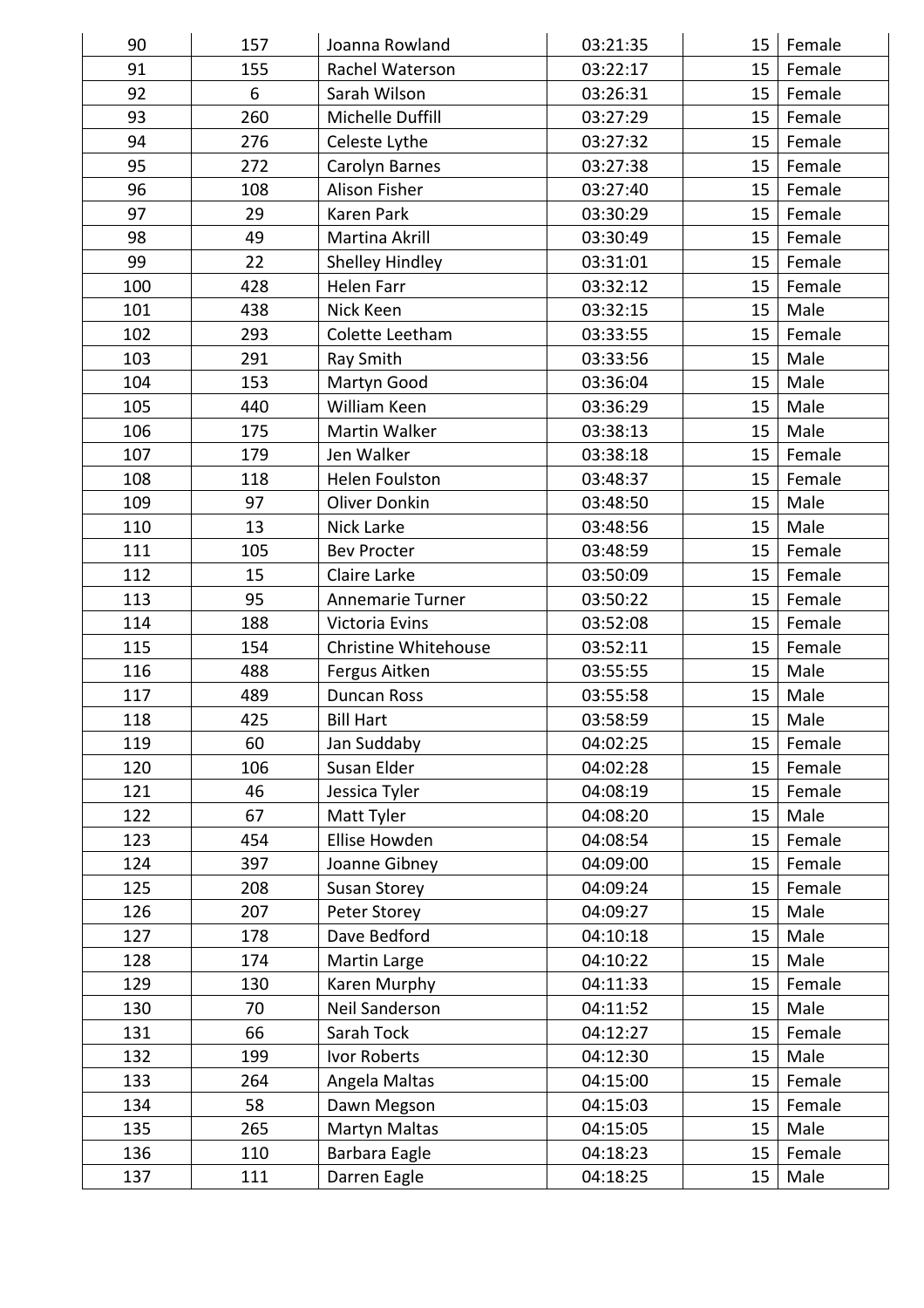| 138 | 146          | <b>Roderick Burton</b>        | 04:24:32 | 15     | Male   |
|-----|--------------|-------------------------------|----------|--------|--------|
| 139 | 147          | Sue Burton                    | 04:24:41 | 15     | Female |
| 140 | 312          | <b>William Carne</b>          | 04:33:52 | 15     | Male   |
| 141 | 469          | <b>Willow Plows</b>           | 04:34:03 | 15     | Female |
| 142 | $\mathbf{1}$ | Samantha Cleminshaw           | 04:34:41 | 15     | Female |
| 143 | 30           | Lesley Shooter                | 04:34:45 | 15     | Female |
| 144 | 8            | <b>Gillian Mccann</b>         | 04:34:48 | 15     | Female |
| 145 | 377          | Debbie Prince                 | 04:40:06 | 15     | Female |
| 146 | 300          | Annette Barnwell-Thornton     | 04:40:10 | 15     | Female |
| 147 | 496          | <b>Mhairi Pickering</b>       | 04:44:53 | 15     | Female |
| 148 | 495          | <b>Rob Gillatt</b>            | 04:44:57 | 15     | Male   |
| 149 | 38           | <b>Connor Griffiths</b>       | 04:47:16 | 15     | Male   |
| 150 | 311          | Peter Hart                    | 04:47:19 | 15     | Male   |
| 151 | 37           | <b>Paul Griffiths</b>         | 04:47:26 | 15     | Male   |
| 152 | 202          | <b>Tony Bolton</b>            | 04:47:29 | 15     | Male   |
| 153 | 368          | <b>Elizabeth Adams-Graves</b> | 04:48:11 | 15     | Female |
| 154 | 381          | Georgina Atkinson             | 04:48:13 | 15     | Female |
| 155 | 345          | Angela Acklam                 | 04:49:55 | 15     | Female |
| 156 | 224          | Michelle Pickering            | 04:50:01 | 15     | Female |
| 157 | 223          | Angie Colley                  | 04:50:05 | 15     | Female |
| 158 | 342          | Lindsay Mason                 | 04:50:08 | 15     | Female |
| 159 | 479          | Thomas Jeffrey                | 04:50:50 | 15     | Male   |
| 160 | 446          | Daniel Taylor                 | 04:50:55 | 15     | Male   |
| 161 | 459          | <b>Claire Foster</b>          | 04:52:23 | 15     | Female |
| 162 | 458          | Karen Smith                   | 04:52:28 | 15     | Female |
| 163 | 393          | Anna Adcock                   | 04:53:53 | 15     | Female |
| 164 | 390          | Joanne Bannister              | 04:53:56 | 15     | Female |
| 165 | 415          | Garry Kent                    | 04:54:17 | 15     | Male   |
| 166 | 219          | <b>Barbara Stephens</b>       | 04:56:21 | $15\,$ | Female |
| 167 | 285          | Neil Wesson                   | 04:56:29 | 15     | Male   |
| 168 | 410          | <b>Vicki Thornes</b>          | 04:56:43 | 15     | Female |
| 169 | 366          | Colin Wesson                  | 04:56:46 | 15     | Male   |
| 170 | 335          | <b>Harry Franks</b>           | 04:57:12 | 15     | Male   |
| 171 | 337          | <b>Keith Franks</b>           | 04:57:14 | 15     | Male   |
| 172 | 325          | <b>Michael Davies</b>         | 04:57:18 | 15     | Male   |
| 173 | 359          | Thomas Sullivan               | 04:57:22 | 15     | Male   |
| 174 | 114          | Carolyn Copley                | 04:57:42 | 15     | Female |
| 175 | 305          | Veronica Porter               | 04:57:46 | 15     | Female |
| 176 | 307          | Julia Moulds                  | 04:57:48 | 15     | Female |
| 177 | 33           | Sue Atkinson                  | 04:57:51 | 15     | Female |
| 178 | 424          | Jill Carr                     | 04:57:55 | 15     | Female |
| 179 | 135          | <b>Sharon Brooks</b>          | 04:58:16 | 15     | Female |
| 180 | 12           | Rebecca Hutchinson            | 04:58:19 | 15     | Female |
| 181 | 228          | Katharine Butler              | 04:58:21 | 15     | Female |
| 182 | 220          | Nick Hooper                   | 04:58:23 | 15     | Male   |
| 183 | 44           | Ian White                     | 04:58:28 | 15     | Male   |
| 184 | 294          | Martin Kemp                   | 04:58:31 | 15     | Male   |
|     |              |                               |          |        |        |